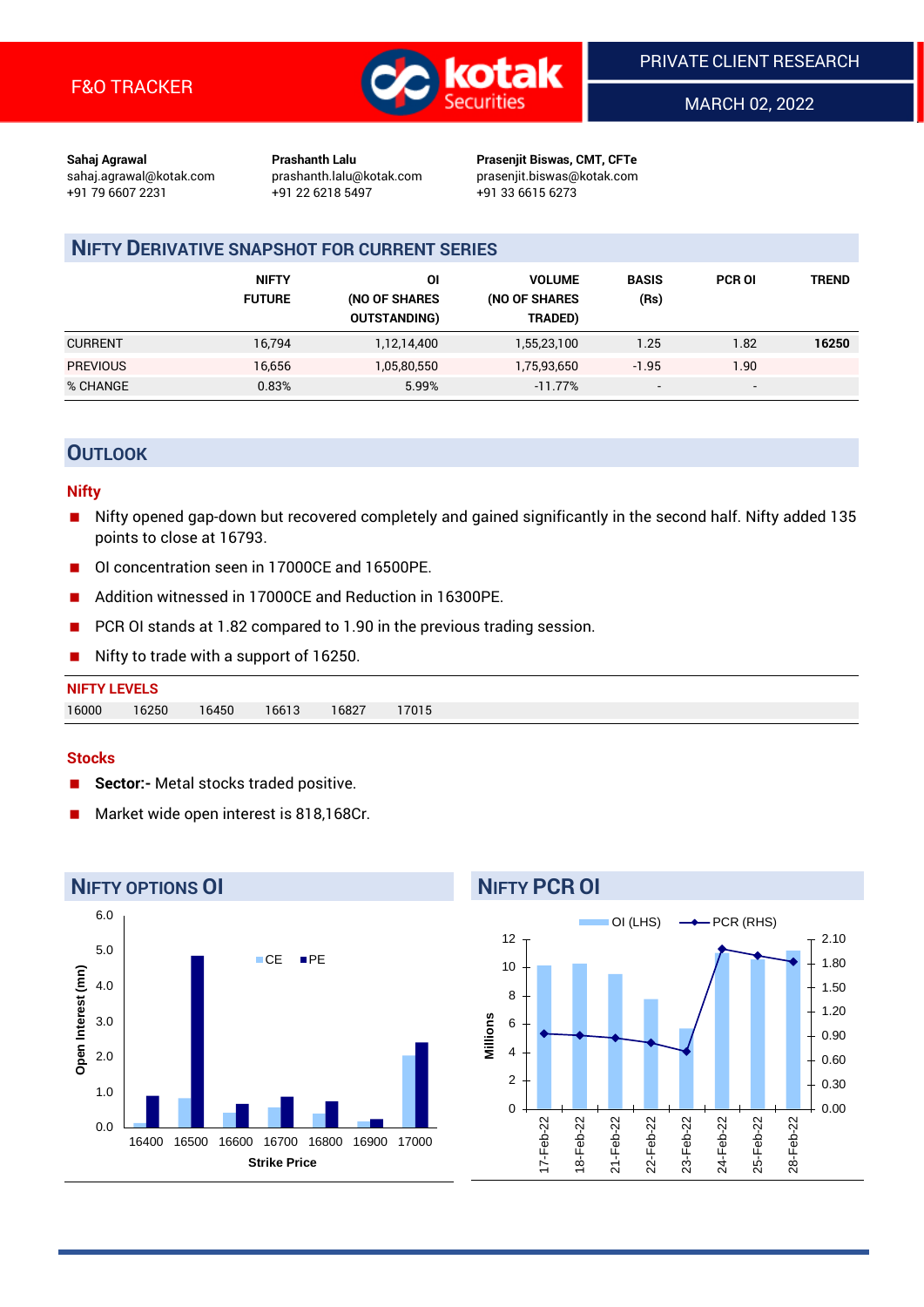# **FUTURE STATISTICS**

## **OI INCREASE**

| <b>SYMBOL</b>    | <b>OI</b> | ΟI           | PRICE CHG |
|------------------|-----------|--------------|-----------|
|                  | $(\%)$    | (SHARES)     | $(\%)$    |
| <b>BIOCON</b>    | 31.0%     | 1,64,81,800  | $-11.6%$  |
| <b>INTELLECT</b> | 14.6%     | 4,71,000     | 1.4%      |
| <b>DALBHARAT</b> | 13.9%     | 6,02,000     | $-0.5%$   |
| <b>HINDALCO</b>  | 13.0%     | 3,87,52,675  | 7.5%      |
| <b>BATAINDIA</b> | 11.2%     | 14,89,950    | $-0.6%$   |
| <b>PEL</b>       | 10.7%     | 47,09,650    | 0.4%      |
| PNB              | 10.2%     | 16,23,84,000 | $-0.1%$   |
| <b>MARICO</b>    | 10.0%     | 97,63,000    | 4.0%      |
| AMBUJACEM        | 9.9%      | 2,19,54,000  | 1.8%      |
| <b>MFSL</b>      | 9.8%      | 14.80.700    | 1.5%      |

| ΟI      | ΟI          | <b>PRICE CHG</b> |
|---------|-------------|------------------|
| (%)     | (SHARES)    | (%)              |
| $-7.7%$ | 10,74,400   | 3.7%             |
| $-6.6%$ | 2,65,49,600 | 0.7%             |
| $-6.2%$ | 24,24,500   | 3.7%             |
| $-6.0%$ | 41.05.200   | 2.7%             |
| $-5.7%$ | 2,75,84,200 | 7.5%             |
| $-5.4%$ | 8,53,200    | 1.2%             |
| $-4.5%$ | 18,01,500   | 2.5%             |
| $-4.1%$ | 2,28,79,800 | 4.0%             |
| $-3.6%$ | 2,42,28,400 | 0.2%             |
| $-3.0%$ | 7,380       | 1.5%             |
|         |             |                  |

# **CASH STATISTICS**

| <b>TOP VOLUMES</b> |                      |              |       |  |  |  |  |  |
|--------------------|----------------------|--------------|-------|--|--|--|--|--|
| <b>SYMBOL</b>      | <b>TRADED SHARES</b> | <b>VALUE</b> | CLOSE |  |  |  |  |  |
|                    | (QTY)                | (IN LAKHS)   |       |  |  |  |  |  |
| <b>RELIANCE</b>    | 98,28,768            | 2,28,877     | 2,360 |  |  |  |  |  |
| <b>TATASTEEL</b>   | 1,76,05,446          | 2,10,708     | 1,221 |  |  |  |  |  |
| <b>HINDALCO</b>    | 3,52,12,827          | 1,98,594     | 574   |  |  |  |  |  |
| <b>HDFC</b>        | 83,66,630            | 1,97,775     | 2,365 |  |  |  |  |  |
| <b>HDFCBANK</b>    | 1,24,40,416          | 1,77,270     | 1,426 |  |  |  |  |  |
| <b>TATAMOTORS</b>  | 3,44,75,468          | 1,55,966     | 454   |  |  |  |  |  |
| <b>ICICIBANK</b>   | 2,05,47,432          | 1,50,953     | 743   |  |  |  |  |  |
| <b>TCS</b>         | 32,88,942            | 1,16,095     | 3,554 |  |  |  |  |  |
| <b>AXISBANK</b>    | 1.44.63.418          | 1,07,351     | 742   |  |  |  |  |  |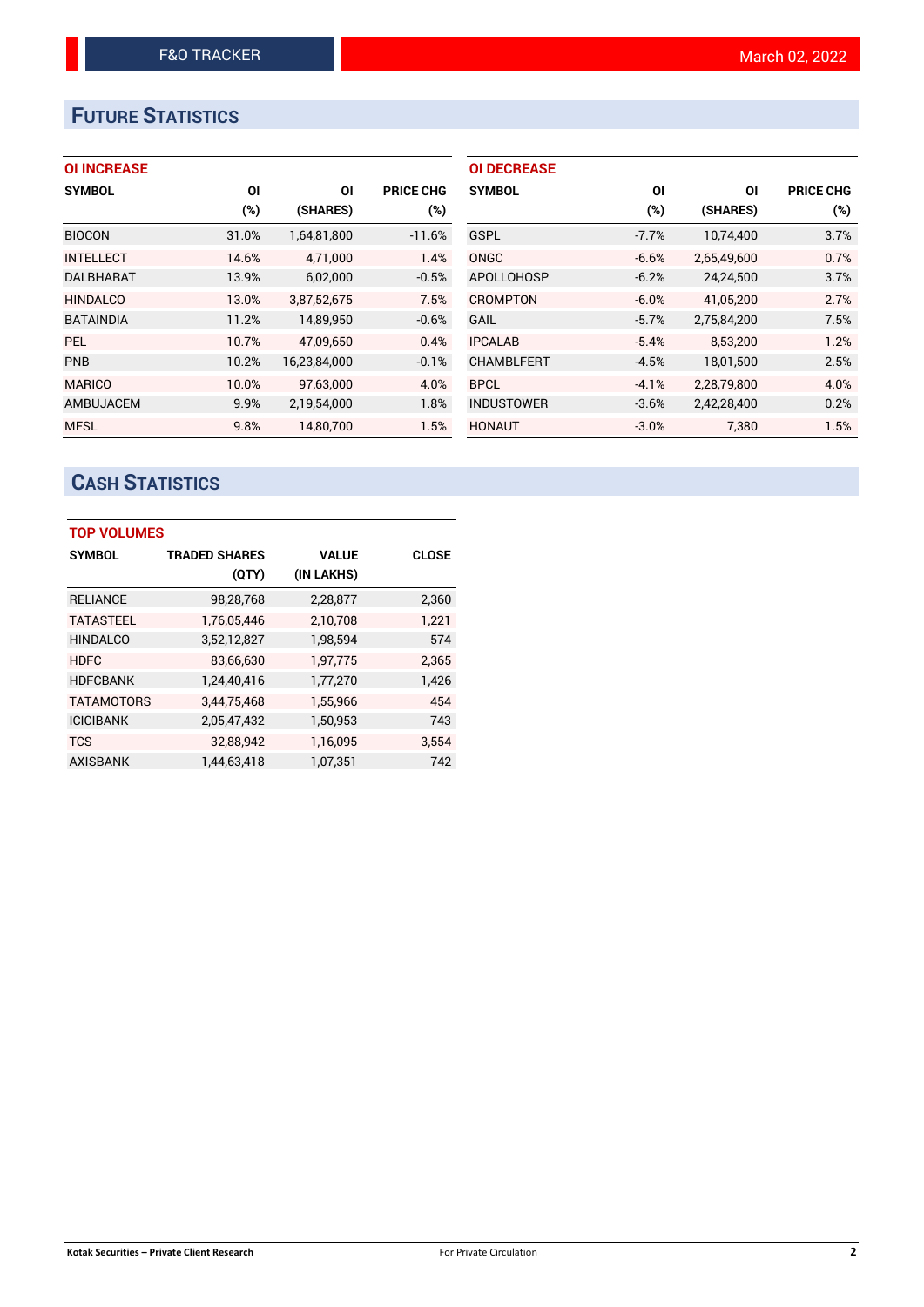# **OPTION STATISTICS**

## **SIGNIFICANT CALL OPEN INTEREST**

| <b>SYMBOL</b>     | <b>STRK</b>  | <b>OPTION</b> | <b>CLOSE</b> | <b>FUT</b>   | ΟI         |
|-------------------|--------------|---------------|--------------|--------------|------------|
|                   | <b>PRICE</b> | <b>TYPE</b>   | (RS)         | <b>CLOSE</b> | (SHARES)   |
| ONGC              | 170          | <b>CE</b>     | 2.4          | 159          | 119,65,800 |
| <b>NTPC</b>       | 135          | CE            | 2.3          | 133          | 127,45,200 |
| GAIL              | 150          | CE            | 2.8          | 142          | 43,79,800  |
| ONGC              | 160          | CE            | 6.1          | 159          | 41.19.500  |
| <b>POWERGRID</b>  | 220          | <b>CE</b>     | 1.8          | 207          | 30,77,141  |
| <b>NTPC</b>       | 140          | CE            | 1.2          | 133          | 49.13.400  |
| <b>TATAMOTORS</b> | 500          | СE            | 8.1          | 455          | 78,83,100  |
| <b>TCS</b>        | 4,000        | <b>CE</b>     | 10.0         | 3,560        | 14,79,000  |
| <b>NTPC</b>       | 130          | CE            | 5.0          | 133          | 41.04.000  |
| COALINDIA         | 170          | CE            | 5.9          | 169          | 39.14.400  |

## **SIGNIFICANT PUT OPEN INTEREST**

| <b>SYMBOL</b>     | <b>STRK</b><br><b>PRICE</b> | <b>OPTION</b><br>TYPE | <b>CLOSE</b><br>(RS) | <b>FUT</b><br><b>CLOSE</b> | ΟI<br>(SHARES) |
|-------------------|-----------------------------|-----------------------|----------------------|----------------------------|----------------|
| TATAPOWER         | 220                         | PF                    | 8.9                  | 223                        | 66,01,500      |
| <b>TATAMOTORS</b> | 400                         | PF                    | 6.8                  | 455                        | 40,09,950      |
| <b>COALINDIA</b>  | 160                         | PF                    | 3.2                  | 169                        | 21,96,600      |
| <b>TATAMOTORS</b> | 450                         | PF                    | 21.1                 | 455                        | 36.79.350      |
| <b>TATAPOWER</b>  | 200                         | PF                    | 3.3                  | 223                        | 50,55,750      |
| <b>HINDALCO</b>   | 550                         | PF                    | 13.4                 | 573                        | 17.94.175      |
| <b>SBIN</b>       | 450                         | PF                    | 8.1                  | 484                        | 33,40,500      |
| <b>MARUTI</b>     | 8.000                       | <b>PE</b>             | 193.4                | 8.332                      | 1,16,500       |
| <b>HINDALCO</b>   | 500                         | <b>PE</b>             | 5.2                  | 573                        | 15,93,150      |
| <b>HDFCBANK</b>   | 1.400                       | <b>PE</b>             | 36.5                 | 1,430                      | 11,01,100      |

| SIGNIFICANT CALL OPEN INTEREST ADDITION |              |               |             |        | <b>SIGNIFICANT PUT OPEN INTERES</b> |                   |                              |             |
|-----------------------------------------|--------------|---------------|-------------|--------|-------------------------------------|-------------------|------------------------------|-------------|
| <b>SYMBOL</b>                           | <b>STRK</b>  | <b>OPTION</b> | <b>OPEN</b> | OI CHG | <b>CLOSE</b>                        | <b>SYMBOL</b>     | <b>OPTION</b><br><b>STRK</b> |             |
|                                         | <b>PRICE</b> | <b>TYPE</b>   | <b>INT</b>  | (%)    | (Rs)                                |                   | <b>PRICE</b>                 | <b>TYPE</b> |
| <b>RAIN</b>                             | 180          | <b>CE</b>     | 3,45,000    | 13700% | 15.9                                | <b>BERGEPAINT</b> | 600                          | <b>PE</b>   |
| <b>BIOCON</b>                           | 370          | <b>CE</b>     | 12.90.300   | 4215%  | 10.0                                | <b>RAIN</b>       | 140                          | <b>PE</b>   |
| <b>HDFCLIFE</b>                         | 520          | <b>CE</b>     | 1.85.900    | 3280%  | 23.7                                | <b>BIOCON</b>     | 300                          | <b>PE</b>   |
| <b>BIOCON</b>                           | 350          | <b>CE</b>     | 5.35.900    | 3229%  | 18.1                                | <b>BIOCON</b>     | 320                          | <b>PE</b>   |
| <b>HDFCLIFE</b>                         | 530          | <b>CE</b>     | 2,16,700    | 2363%  | 18.7                                | <b>RAIN</b>       | 175                          | <b>PE</b>   |
| <b>BEL</b>                              | 212          | <b>CE</b>     | 1.33.000    | 1650%  | 7.8                                 | <b>POWERGRID</b>  | 202                          | <b>PE</b>   |
| <b>BIOCON</b>                           | 380          | <b>CE</b>     | 18,05,500   | 1570%  | 7.4                                 | <b>NTPC</b>       | 132                          | <b>PE</b>   |
| <b>BIOCON</b>                           | 405          | <b>CE</b>     | 1.47.200    | 1500%  | 3.4                                 | <b>BANKBARODA</b> | 92                           | <b>PE</b>   |
| <b>HDFCBANK</b>                         | 1,430        | СE            | 2,14,500    | 1400%  | 49.6                                | <b>HINDALCO</b>   | 600                          | <b>PE</b>   |
| <b>BIOCON</b>                           | 385          | <b>CE</b>     | 1,90,900    | 1086%  | 6.4                                 | <b>BIOCON</b>     | 330                          | PE          |

| SIGNIFICANT PUT OPEN INTEREST ADDITION |              |                              |            |        |              |  |  |  |
|----------------------------------------|--------------|------------------------------|------------|--------|--------------|--|--|--|
| <b>SYMBOL</b>                          | <b>STRK</b>  | <b>OPTION</b><br><b>OPEN</b> |            | OI CHG | <b>CLOSE</b> |  |  |  |
|                                        | <b>PRICE</b> | TYPE                         | <b>INT</b> | (%)    | (Rs)         |  |  |  |
| <b>BERGEPAINT</b>                      | 600          | <b>PE</b>                    | 1,33,100   | 12000% | 5.7          |  |  |  |
| RAIN                                   | 140          | <b>PE</b>                    | 1,82,500   | 7200%  | 1.9          |  |  |  |
| <b>BIOCON</b>                          | 300          | <b>PE</b>                    | 7,52,100   | 4571%  | 3.3          |  |  |  |
| <b>BIOCON</b>                          | 320          | <b>PE</b>                    | 3,15,100   | 4467%  | 6.9          |  |  |  |
| RAIN                                   | 175          | <b>PE</b>                    | 1,07,500   | 4200%  | 9.6          |  |  |  |
| <b>POWERGRID</b>                       | 202          | <b>PE</b>                    | 2.23.986   | 4100%  | 4.0          |  |  |  |
| <b>NTPC</b>                            | 132          | <b>PE</b>                    | 2,28,000   | 3900%  | 3.1          |  |  |  |
| <b>BANKBARODA</b>                      | 92           | <b>PE</b>                    | 8,07,300   | 3350%  | 1.2          |  |  |  |
| <b>HINDALCO</b>                        | 600          | <b>PE</b>                    | 1,70,925   | 3080%  | 39.1         |  |  |  |
| <b>BIOCON</b>                          | 330          | PE                           | 3,49,600   | 2940%  | 9.8          |  |  |  |

| <b>CALL OPTION VOLUMES</b> |              |               |                  | <b>PUT OPTION VOLUMES</b> |                   |              |               |                  |              |
|----------------------------|--------------|---------------|------------------|---------------------------|-------------------|--------------|---------------|------------------|--------------|
| <b>SYMBOL</b>              | <b>STRK</b>  | <b>OPTION</b> | <b>CONTRACTS</b> | <b>CLOSE</b>              | <b>SYMBOL</b>     | <b>STRK</b>  | <b>OPTION</b> | <b>CONTRACTS</b> | <b>CLOSE</b> |
|                            | <b>PRICE</b> | <b>TYPE</b>   |                  | (Rs)                      |                   | <b>PRICE</b> | <b>TYPE</b>   |                  | (Rs)         |
| <b>TATASTEEL</b>           | 1,200        | <b>CE</b>     | 22,145           | 68.0                      | <b>RELIANCE</b>   | 2,300        | PE            | 8,853            | 48.3         |
| <b>RELIANCE</b>            | 2.400        | <b>CE</b>     | 21.898           | 55.6                      | <b>TATASTEEL</b>  | 1.100        | <b>PE</b>     | 8.585            | 20.3         |
| <b>HINDALCO</b>            | 600          | <b>CE</b>     | 17,544           | 11.7                      | <b>TATASTEEL</b>  | 1,140        | PE            | 8,346            | 28.9         |
| <b>RELIANCE</b>            | 2.300        | <b>CE</b>     | 15,185           | 111.5                     | <b>TATASTEEL</b>  | 1.200        | <b>PE</b>     | 8.012            | 48.4         |
| <b>TATASTEEL</b>           | 1,300        | <b>CE</b>     | 14,480           | 26.9                      | <b>HINDALCO</b>   | 550          | <b>PE</b>     | 5,988            | 13.4         |
| <b>HINDALCO</b>            | 580          | <b>CE</b>     | 13.709           | 18.9                      | <b>RELIANCE</b>   | 2.200        | <b>PE</b>     | 5,981            | 25.1         |
| <b>HINDALCO</b>            | 560          | <b>CE</b>     | 13,031           | 28.9                      | <b>MARUTI</b>     | 8,000        | <b>PE</b>     | 5,896            | 193.4        |
| <b>RELIANCE</b>            | 2.500        | <b>CE</b>     | 12.389           | 23.9                      | <b>TATASTEEL</b>  | 1,160        | <b>PE</b>     | 5.486            | 34.5         |
| <b>HINDALCO</b>            | 550          | <b>CE</b>     | 11,035           | 35.5                      | <b>ASIANPAINT</b> | 3,000        | PE            | 5,434            | 48.9         |
| <b>INFY</b>                | 1.700        | <b>CE</b>     | 10,823           | 62.0                      | <b>HDFCBANK</b>   | 1,400        | PE            | 5,377            | 36.5         |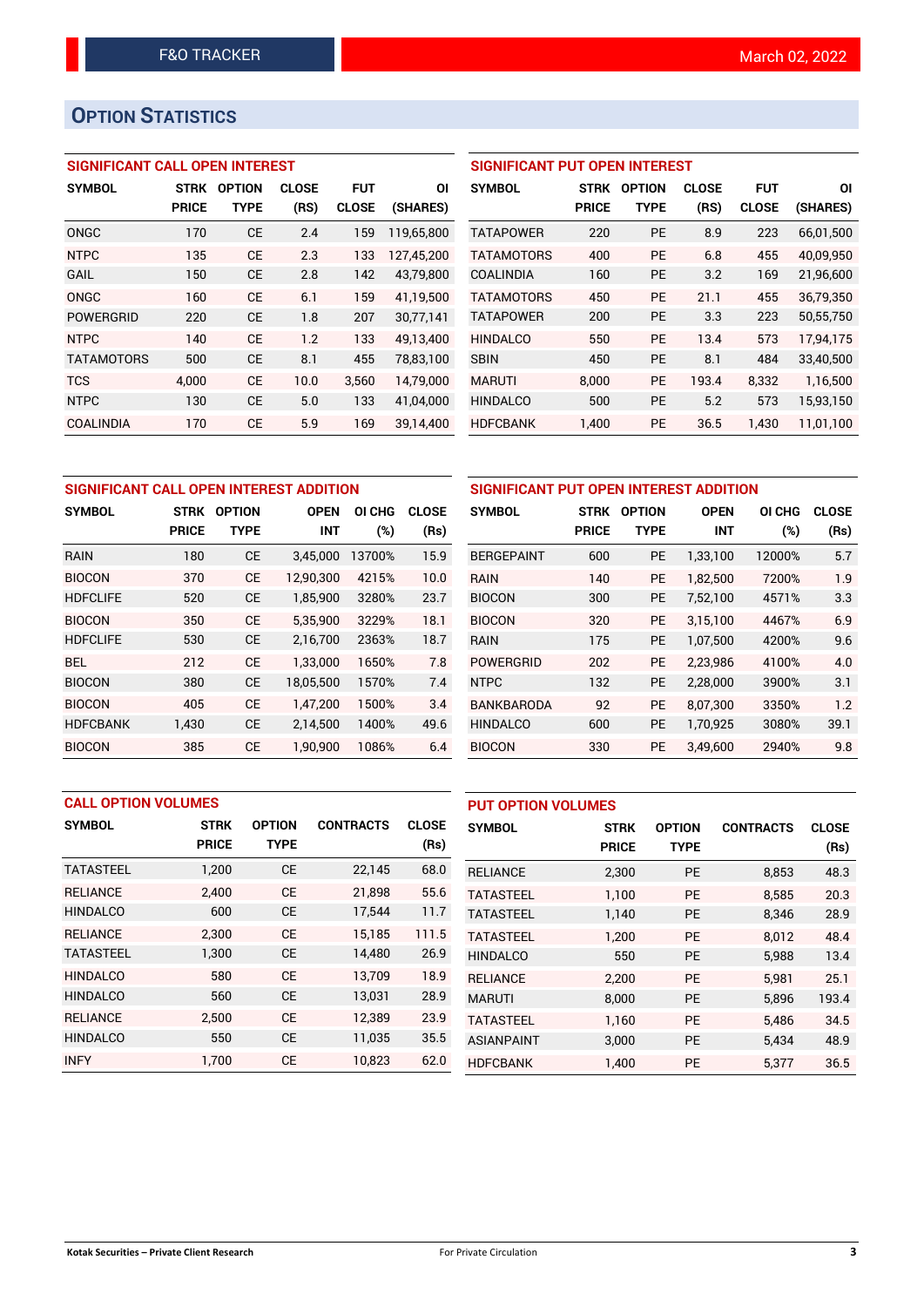## **RATING SCALE (PRIVATE CLIENT GROUP)**

- **BUY**  Stock/Index looks strong from the expiry/near term perspective and is expected to gain on the basis of technical and/or derivative parameters. Time frame is minimum of current expiry and in certain cases extend to the next series depending on the stock behaviour. Strict stop loss needs to be adhered to for every buy/long recommendation given.
- **SELL** Stock/Index looks weak from the expiry/near term perspective and is expected to gain on the basis of technical and/or derivative parameters. Time frame is minimum of current expiry and in certain cases extend to the next series depending on the stock behaviour. Strict stop loss needs to be adhered to for every sell/short recommendation given.

#### **FUNDAMENTAL RESEARCH TEAM (PRIVATE CLIENT GROUP)**

**Shrikant Chouhan Arun Agarwal Amit Agarwal, CFA Hemali Dhame** shrikant.chouhan@kotak.com arun.agarwal@kotak.com agarwal.amit@kotak.com Hemali.Dhame@kotak.com +91 22 6218 5408 +91 22 6218 6443 +91 22 6218 6439 +91 22 6218 6433

Metals & Mining, Midcap Pharmaceuticals Pharmaceuticals Research Associate Support Executive<br>
iatin.damania@kotak.com purvi.shah@kotak.com rini.mehta@kotak.com k.kathirvelu@kotak.com jatin.damania@kotak.com

**Sumit Pokharna** Pankaj Kumar<br>Oil and Gas, Information Tech Construction, Q sumit.pokharna@kotak.com pankajr.kumar@kotak.com

Construction, Capital Goods & Midcaps +91 22 6218 6438 +91 22 6218 6434

Transportation, Paints, FMCG

**Jatin Damania Purvi Shah Rini Mehta K. Kathirvelu**

+91 22 6218 6440 +91 22 6218 6432 +91 80801 97299 +91 22 6218 6427

## **TECHNICAL RESEARCH TEAM (PRIVATE CLIENT GROUP)**

**Shrikant Chouhan Amol Athawale Sayed Haider** [shrikant.chouhan@kotak.com](mailto:shrikant.chouhan@kotak.com) [amol.athawale@kotak.com](mailto:amol.athawale@kotak.com) Research Associate +91 22 6218 5408 +91 20 6620 3350 [sayed.haider@kotak.com](mailto:sayed.haider@kotak.com)

+91 22 62185498

#### **DERIVATIVES RESEARCH TEAM (PRIVATE CLIENT GROUP)**

+91 79 6607 2231 +91 22 6218 5497 +91 33 6615 6273

**Sahaj Agrawal Prashanth Lalu Prasenjit Biswas, CMT, CFTe** [prasenjit.biswas@kotak.com](mailto:prasenjit.biswas@kotak.com)